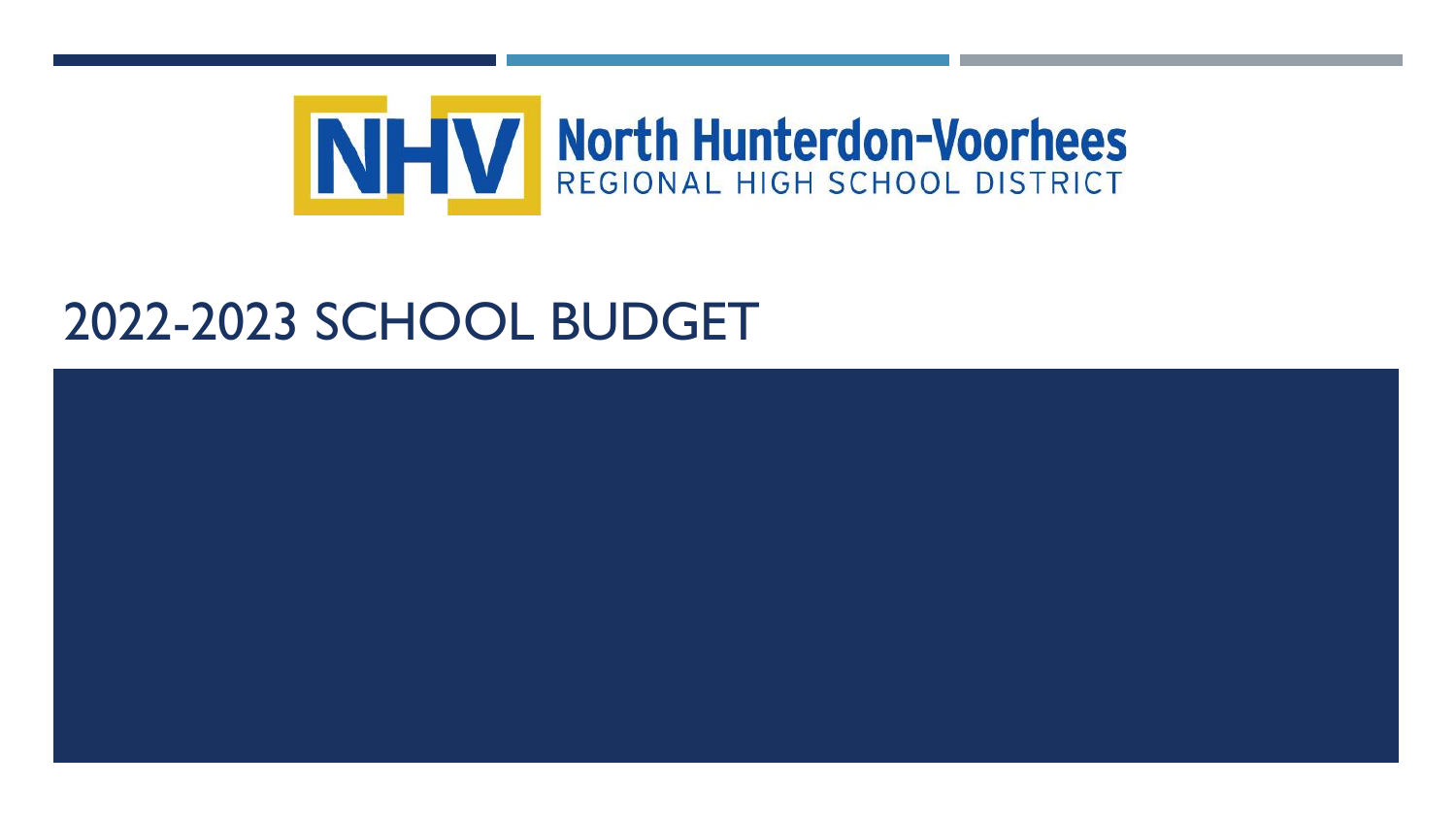# BUDGET GOALS

- ◼ Provide a thorough and efficient education to the entire student population (10/15/2021 ASSA enrollment was 2,139, plus over 300 vocational academy students)
- Maintain current level of student academic courses, co-curricular offerings (clubs/activities/intramurals), and athletic programs (18 different types of sports offered, girls/boys, multiple levels, Unified)
- Maintain safe, functional and clean facilities
- Meet contractual obligations
- Attract and retain highly qualified staff members
- Meet NJ State Mandates
- Prepare a budget that is fiscally responsible to the district's taxpayers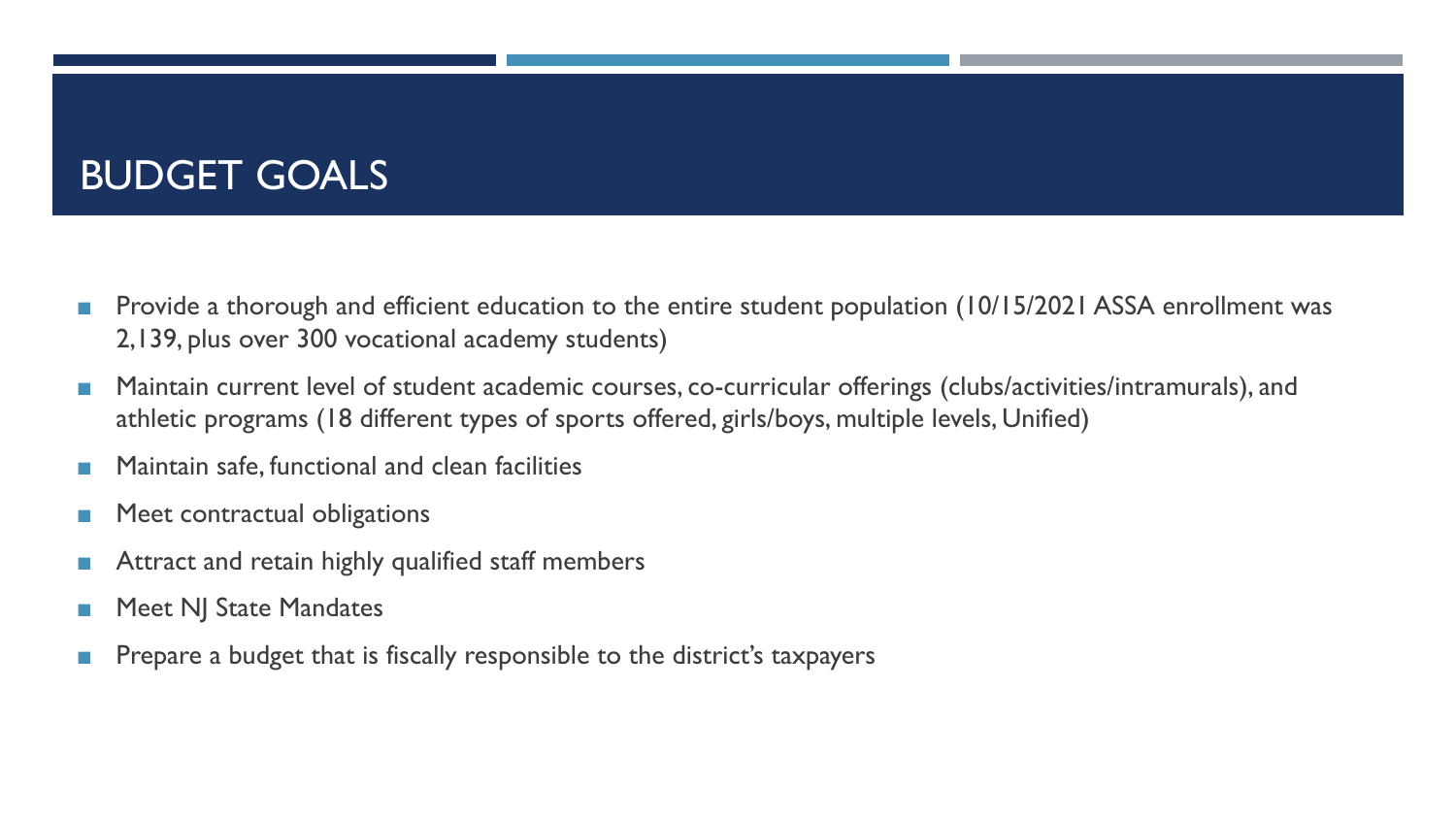# LOCAL TAX LEVY

■ The Board has proposed a net increase of 1.7% to the local tax levy for 2022-2023. The Board is utilizing banked cap generated in FY20/21, and returning funds from the 2016 referendum to net the tax levy increase below:

| <b>Local Tax Levy Increase</b> |       |  |  |  |
|--------------------------------|-------|--|--|--|
| 2018-2019                      | 2%    |  |  |  |
| 2019-2020                      | 2%    |  |  |  |
| 2020-2021                      | $0\%$ |  |  |  |
| 2021-2022                      | 1.6%  |  |  |  |
| 2022-2023                      | 1.7%  |  |  |  |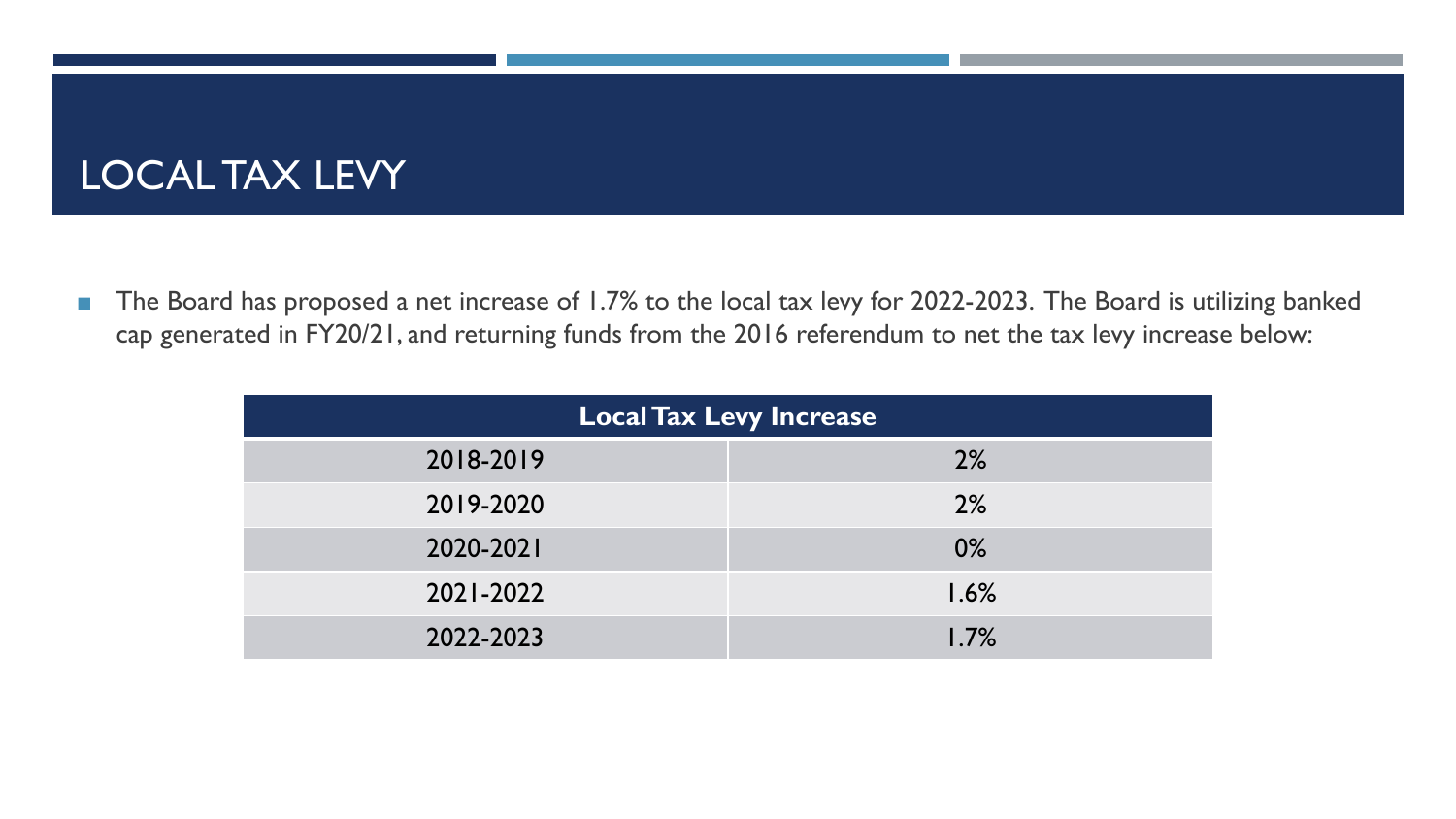### LOCAL TAX LEVY - BANKED CAP

#### District is using banked cap:

- What is "banked cap"? N.J.S.A. 18A:7F-39(e) permits districts to bank the difference between the maximum allowable amount to be raised by taxation for the current school budget year and the actual amount raised by taxation for the current school budget year. This banked cap amount may be used to increase the district tax levy cap in any of the next three budget years.
	- Cap was generated in the 20/21 School Year, and is available for the subsequent three budget years - 21/22, 22/23 and 23/24.

#### **Banked Cap** (Unused Tax Authority)

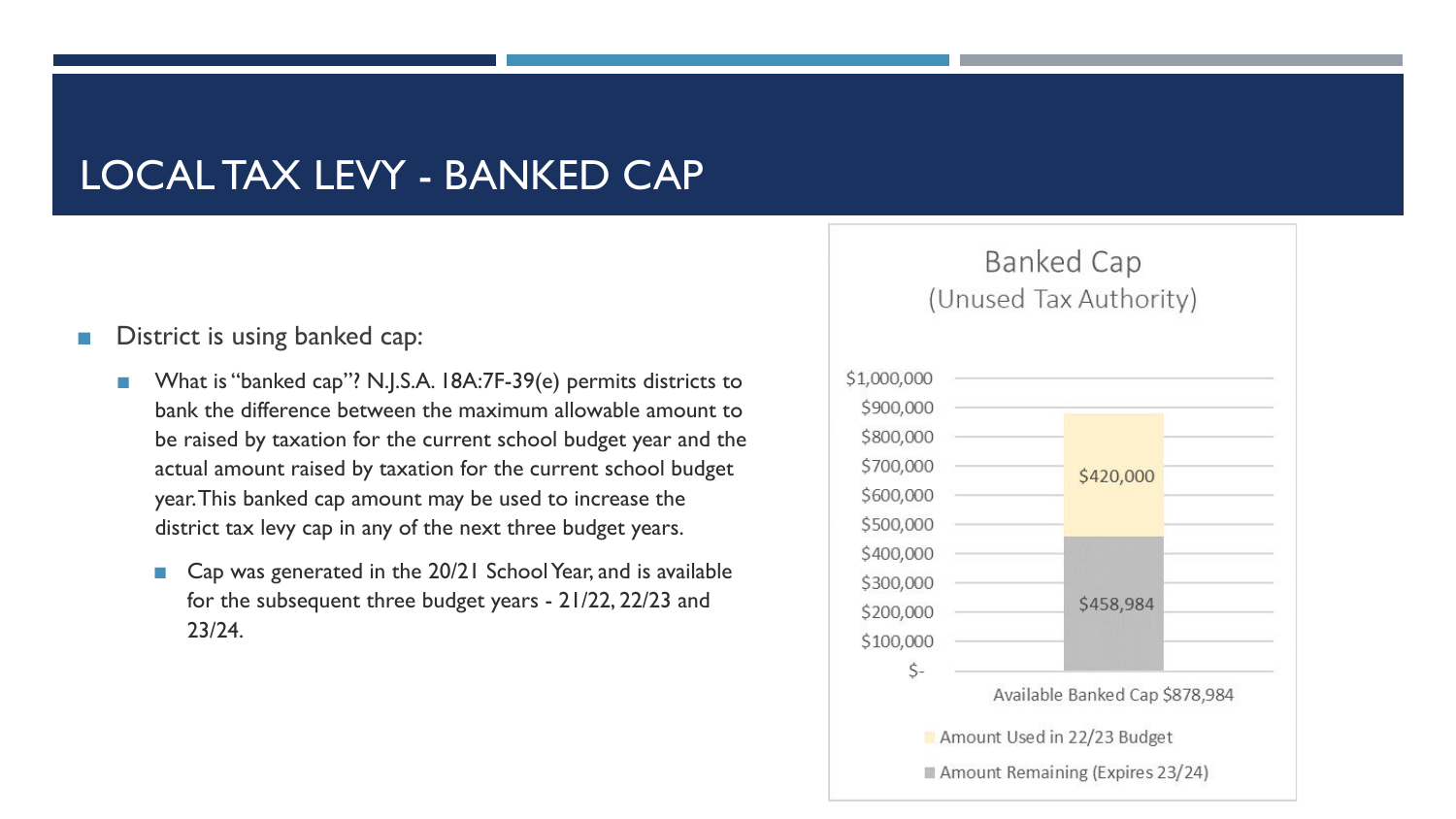# PER PUPIL SPENDING

- North Hunterdon-Voorhees Regional High School District has the lowest per pupil cost of the Hunterdon County Regional High School Districts.
	- As shown to the right:
		- Total Cost Per Pupil
		- Administrative Cost Per Pupil
		- Classroom Instruction Cost Per Pupil

#### Per Pupil Costs - Hunterdon County Regional High Schools

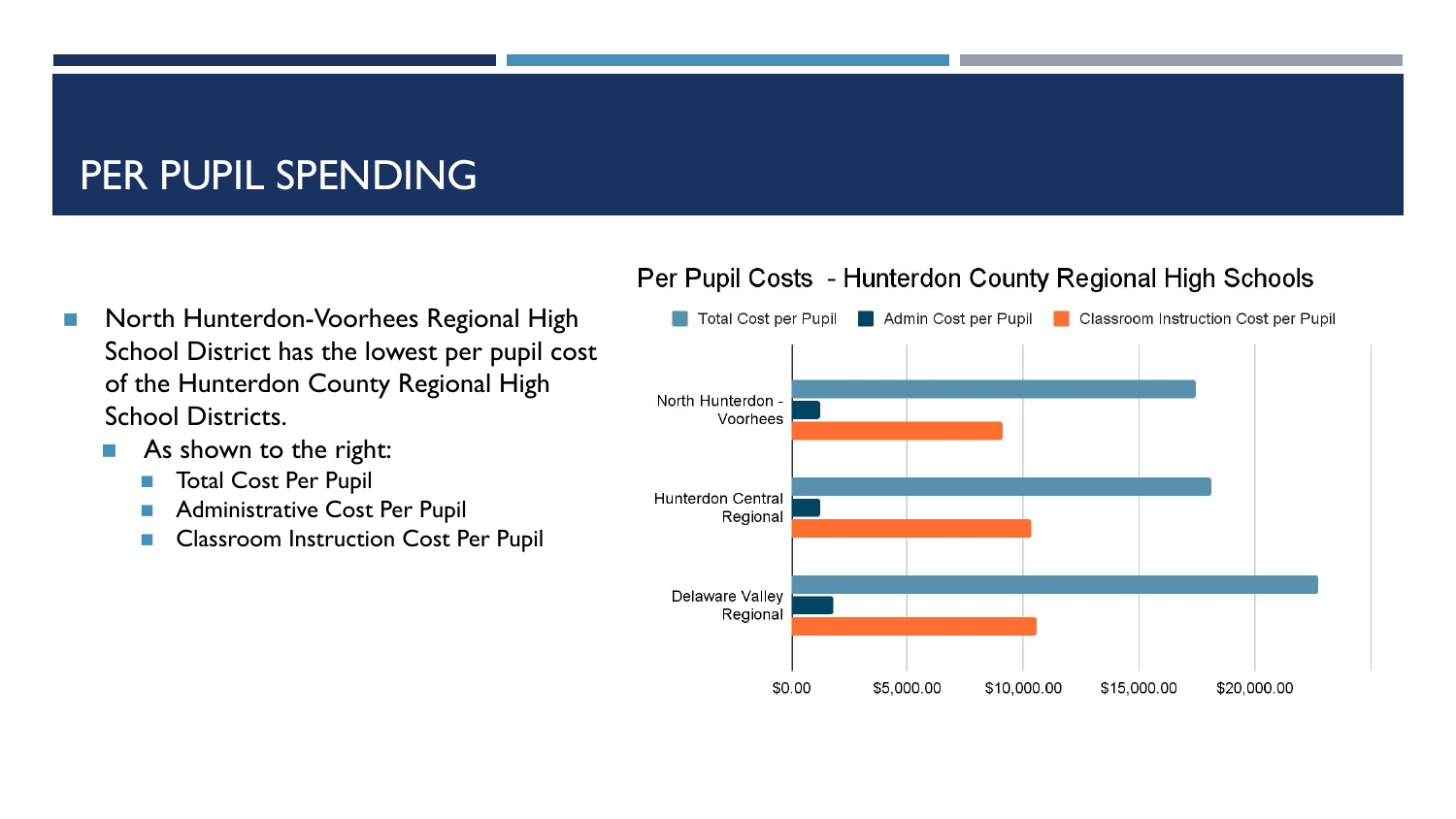### STATE AID

■ The state aid allocation to the district is anticipated to decrease for a fifth year in a row, by \$469,478.

| <b>School Year</b> | <b>State Aid</b> | <b>Increase/Decrease</b> |
|--------------------|------------------|--------------------------|
| 2018-2019          | \$5,455,854      | $-98,469$                |
| 2019-2020          | \$5,254,962      | $-200,892$               |
| 2020-2021          | \$4,887,611      | $-367,351$               |
| 2021-2022          | \$4,398,706      | $-488,905$               |
| 2022-2023          | \$3,929,228      | $-469,478$               |

■ State aid is anticipated to decrease through 2025. The district has already lost \$1.6 million in state aid in five years.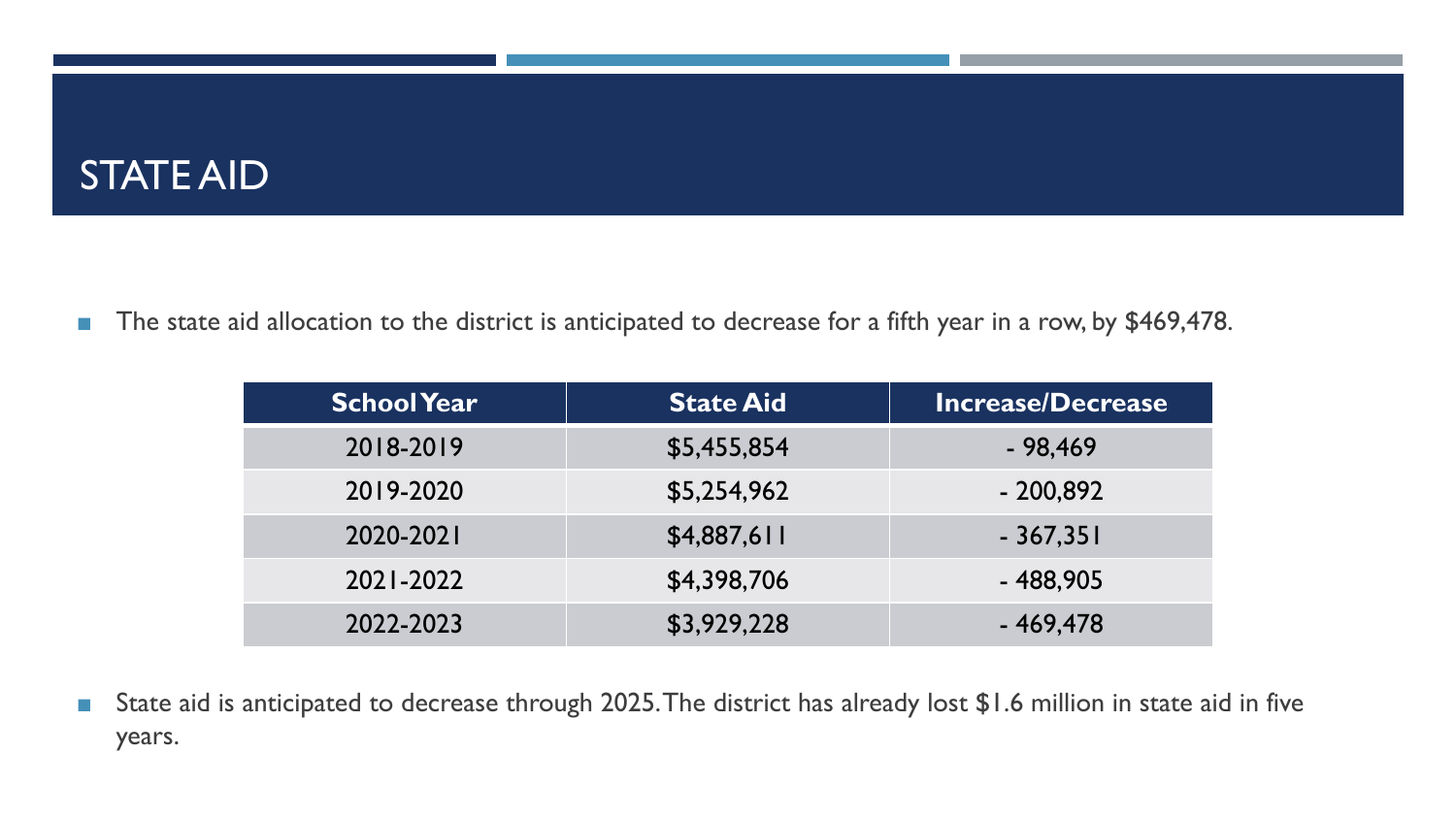### REVENUE COMPARISON

| <b>Major Fund Area</b>                        | 2021-2022 Budget | 2022-2023 Budget | <b>Dollar Change</b> |
|-----------------------------------------------|------------------|------------------|----------------------|
| Local Tax Levy                                | 50,324,691       | 51,751,185       | 1,426,494            |
| <b>Other Revenues/Tuition/Interest</b>        | 415,000          | 367,207          | $-47,793$            |
| <b>State Aid</b>                              | 3,085,241        | 2,615,763        | $-469,478$           |
| Special Ed. Extraordinary Aid                 | 1,738,465        | 1,738,465        | $\boldsymbol{0}$     |
| <b>Medicaid Reimbursement</b>                 | 24,771           | 23,532           | $-1,239$             |
| <b>Budgeted Fund Balance (excess surplus)</b> | 4,766,679        | 4,779,456        | 12,777               |
| Adjustment for Prior Year Encumbrances        | 1,949,484        |                  | $-1,949,484$         |
| <b>Total Revenue for Operating Budget</b>     | 62,304,331       | 61,275,608       | $-1,028,723*$        |
| Federal & State Aid Revenue/Grants            | 1,575,166        | 1,510,132        | $-65,034$            |
| Debt Service-Tax Levy                         | 769,125          | 773,888 **       | 4,763                |
| <b>Total Revenues/Sources</b>                 | 64,648,622       | 63,559,628       | $-1,088,994$         |

\* Actual change in Operating Revenue is \$920,761, which is not inclusive of prior year encumbrances.

\*\* Debt Service revenue is not being funded by tax levy; it is being funded by unspent 2016 referendum funds.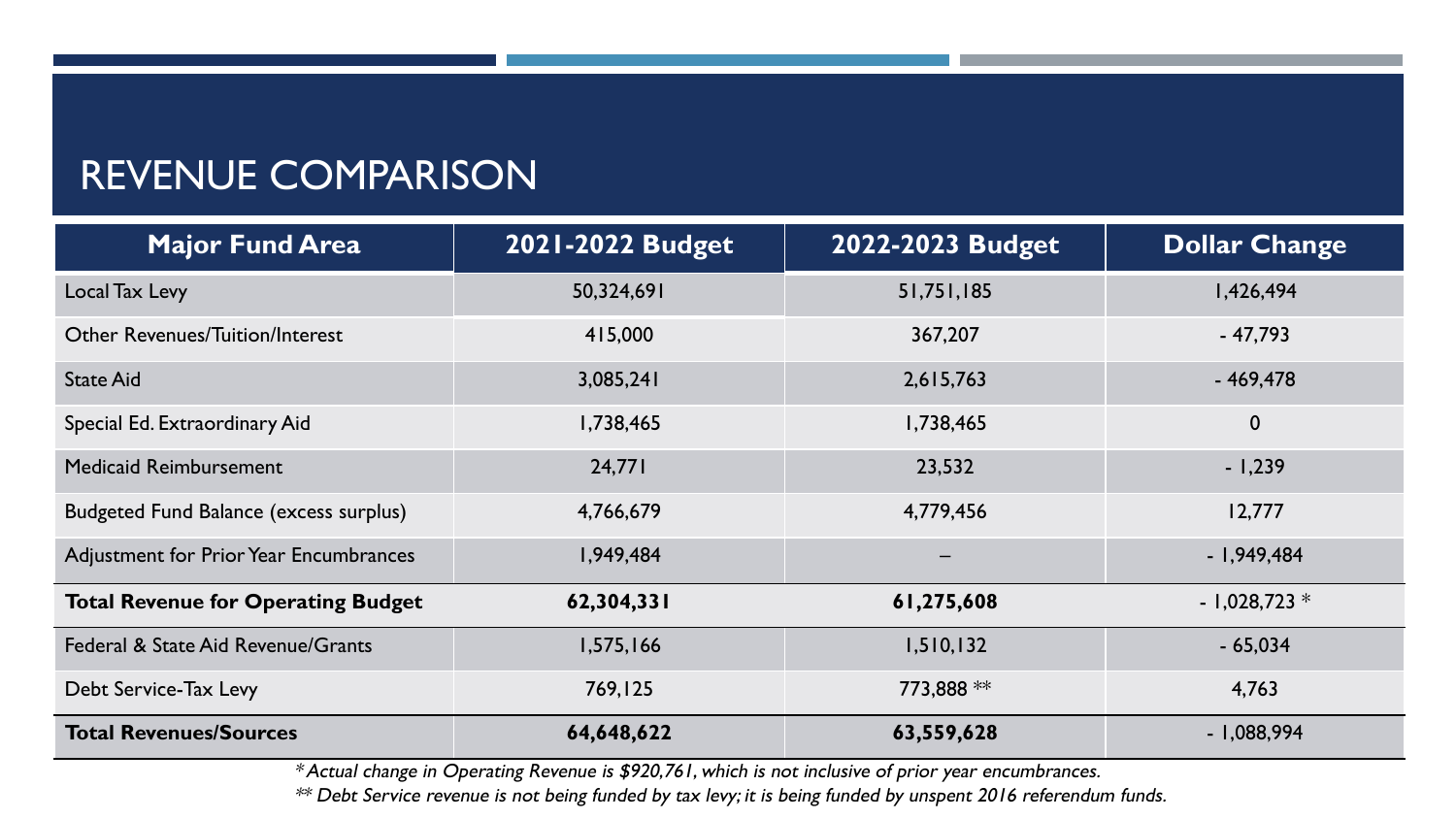# REVENUE COMPARISON

- The revenue for the operating budget is \$61,275,608, which is \$920,761\* more than the current year. Changes include:
	- Decrease in state aid
	- Decrease in anticipated tuition
	- Increase in Tax Levy

\*2021-2022 budget includes \$1.95 million in prior year encumbrances that will not be shown in the projected FY22/23 budget. Prior year encumbrances are purchase orders not yet paid, carried over from the previous school year.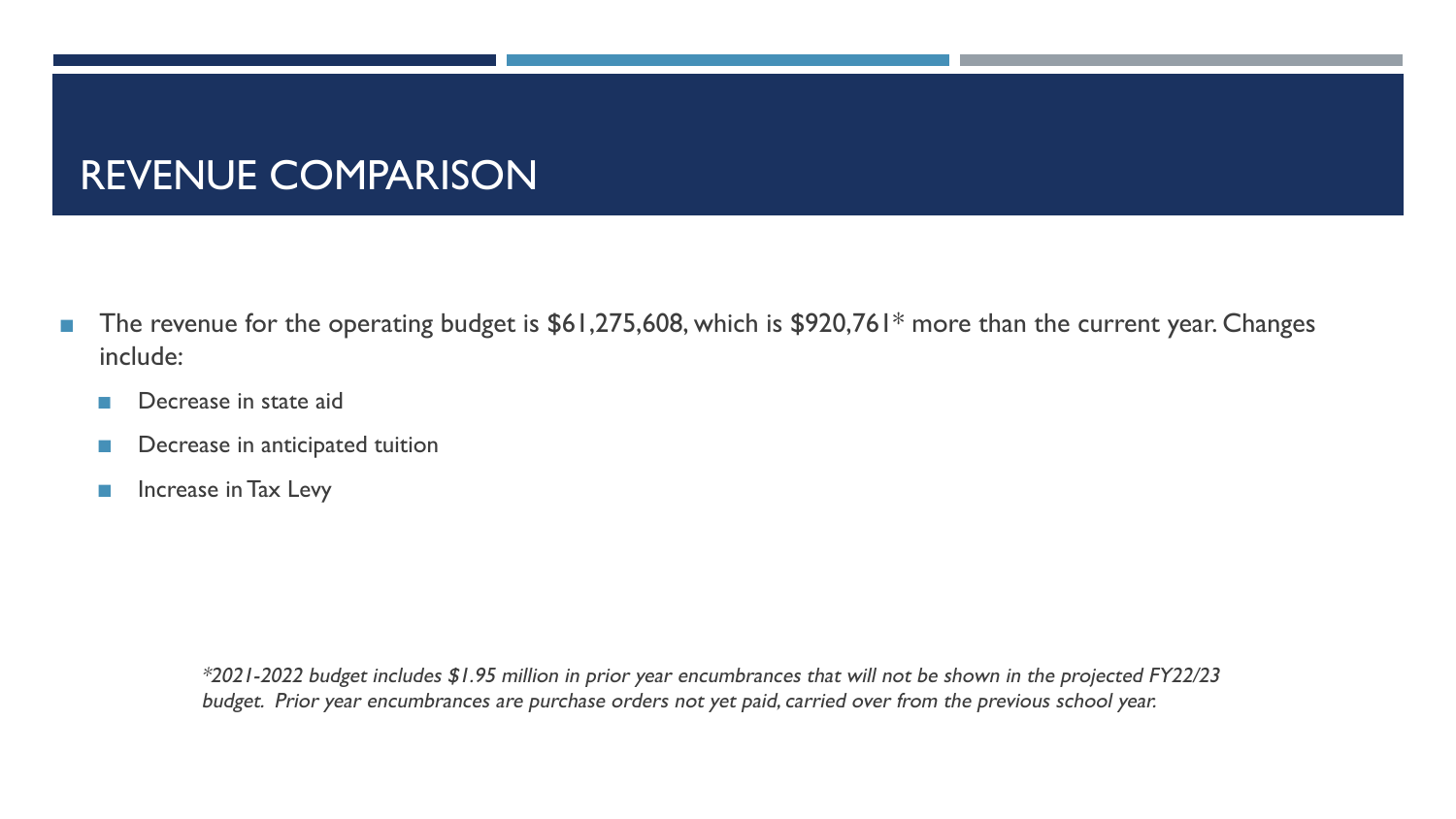## MAJOR BUDGET ALLOCATIONS



Salaries and Benefits are over 65% of the total operating budget

| <b>Salaries</b>                 | \$30,776,472.00              |
|---------------------------------|------------------------------|
| <b>Benefits</b>                 | $\mathsf S$<br>9,367,641.00  |
| <b>Professional Services</b>    | 5,477,752.00<br>$\mathsf{s}$ |
| <b>Plant Purchased Services</b> | 1,651,720.00<br>\$           |
| Transportation                  | $\mathbf{s}$<br>4,877,715.00 |
| <b>Student Tuition</b>          | 4,009,551.00<br>\$           |
| <b>Textbooks &amp; Supplies</b> | 2,591,361.00<br>\$           |
| Capital Outlay                  | \$<br>297,400.00             |
| <b>Utilities</b>                | 1,037,000.00<br>\$           |
| <b>Misc Expenditures</b>        | \$<br>268,040.00             |
| Debt Payments                   | \$<br>920,956.00             |
| Total                           | \$61,275,608.00              |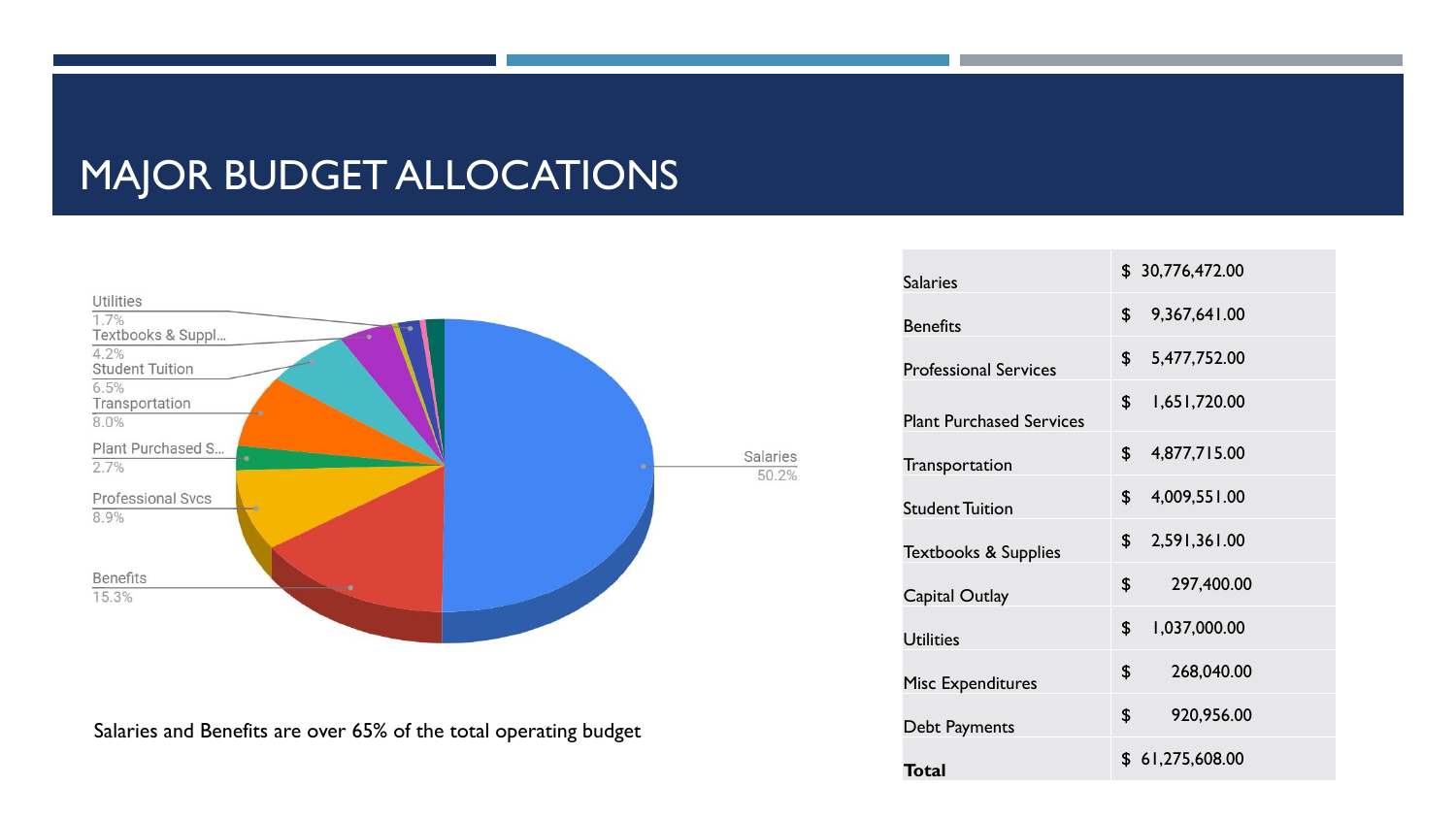# 2022-2023 APPROPRIATIONS

- The proposed 2022-2023 budget provides funding for the following initiatives:
	- Provide a district-wide culture that reduces bias through the support of anti-bias student activities and increased staff development
	- Continue to maintain a safe and healthy educational environment with enhanced safety precautions and cleaning protocols in place
	- Security School Resource Officers and Class III officers located at each High School, while maintaining District-wide security system including cameras, visitor check-in system and electronic IDs.
	- Continuation of providing crisis clinicians through Effective School Solutions to provide mental health resources to students. Effective School Solutions also provides therapeutic services for Lion Pride Academy.
	- Continuation of annual computing device replacement program to students and staff, including hardware and software to continue remote learning if needed.
	- Robust Athletic Programs including 18 different types of sports, Freshman/JV/Varsity levels, girls/boys, and Unified Sports
	- Summer 2022 Capital Projects (funded by prior BOE approval, and funded by Capital Reserve):
		- Site Improvements at NHHS Theatre Entrance: Improved lighting, signage and concrete walkways
		- Regrading of asphalt under the NHHS Pedestrian Bridge to allow safe vehicular access
		- Resurfacing of the NHHS Tennis Courts to rectify safety hazards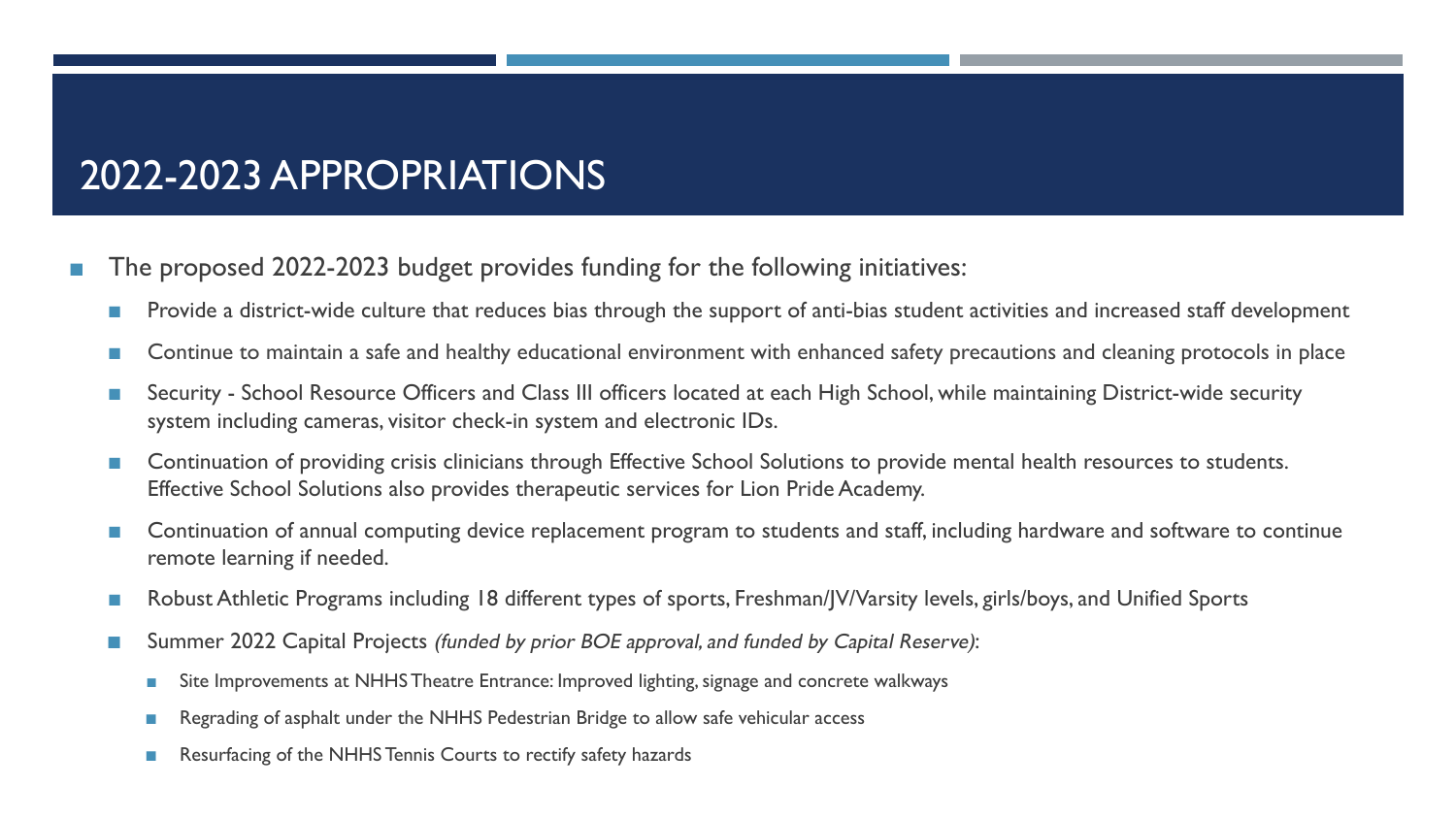# BUDGET TAX IMPACT

SHARE OF TAX LEVY AND TAX RATES

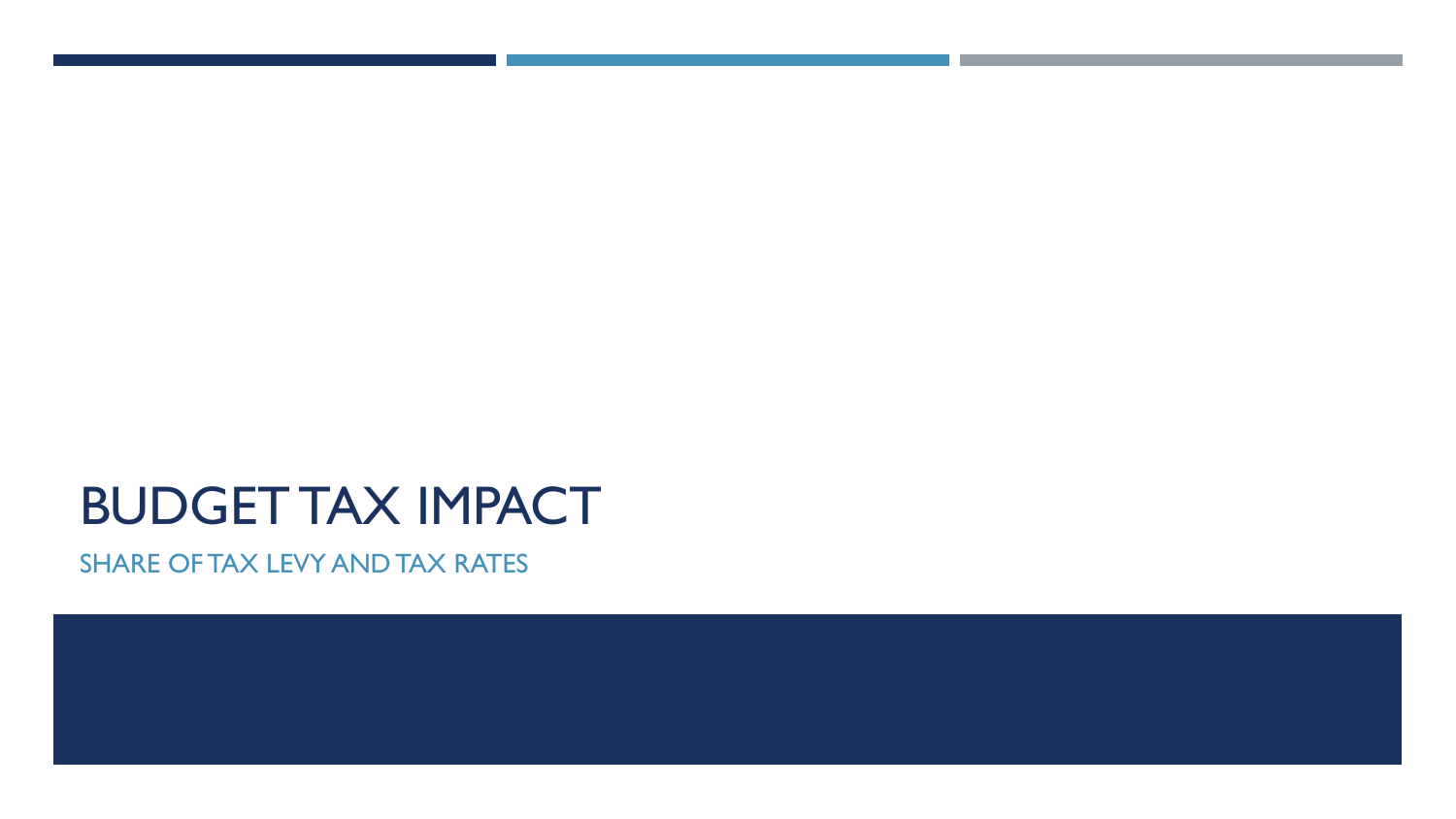#### TAX SHARE PER MUNICIPALITY

| <b>Municipality</b>       | <b>Equalized Valuation of</b><br><b>Municipality</b> | <b>Regional HS</b><br>Enrollment 10/15/2021 | <b>Share of Regional Tax</b><br>Levy 2022-2023* | <b>Share of Regional Tax</b><br>Levy 2021-2022* | <b>Difference</b> |
|---------------------------|------------------------------------------------------|---------------------------------------------|-------------------------------------------------|-------------------------------------------------|-------------------|
| <b>Bethlehem Township</b> | 612, 125, 078                                        | 165.00                                      | 6.9586007%                                      | 7.4319636%                                      | $-0.4733629$      |
| Califon Borough           | 155,077,872                                          | 49.50                                       | 2.3670185%                                      | 2.2855252%                                      | 0.0814933         |
| <b>Clinton Town</b>       | 429,540,106                                          | 156.00                                      | 5.5189166%                                      | 5.1086961%                                      | 0.4102205         |
| <b>Clinton Township</b>   | 2,331,337,844                                        | 565.50                                      | 26.6820191%                                     | 26.4468670%                                     | 0.2351521         |
| Franklin Township         | 554,574,140                                          | 145.50                                      | 7.2515727%                                      | 6.6716333%                                      | 0.5799394         |
| Glen Gardner Borough      | 179,018,230                                          | 63.00                                       | 2.0663964%                                      | 2.0316373%                                      | 0.0347591         |
| Hampton Borough           | 130,955,369                                          | 54.50                                       | 1.5093180%                                      | 1.3554096%                                      | 0.1539084         |
| High Bridge Borough       | 373, 129, 831                                        | 154.00                                      | 4.4598105%                                      | 3.9965157%                                      | 0.4632948         |
| Lebanon Borough           | 287,604,232                                          | 55.50                                       | 3.3751614%                                      | 3.1922919%                                      | 0.1828695         |
| Lebanon Township          | 988, I 19, 858                                       | 257.00                                      | 11.7551051%                                     | 11.6347125%                                     | 0.1203926         |
| <b>Tewksbury Township</b> | 1,642,709,287                                        | 198.50                                      | 16.9723817%                                     | 18.5120047%                                     | $-1.5396230$      |
| Union Township            | 879,907,783                                          | 226.00                                      | 11.0836993%                                     | 11.3327431%                                     | $-0.2490438$      |

\* Tax share percentages change every year based on the municipality's **high school enrollment** and **property values**.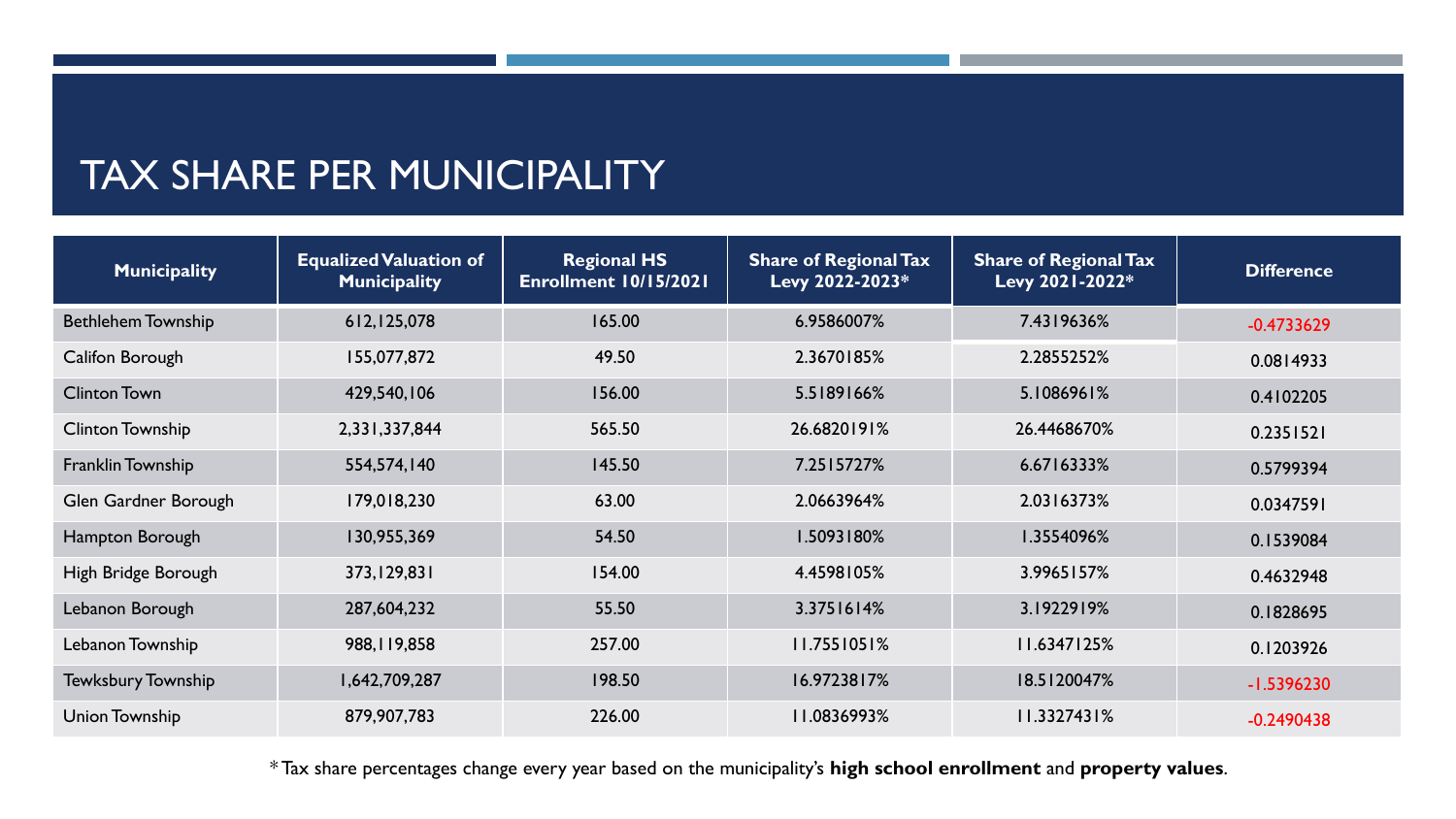# ESTIMATED HIGH SCHOOL TAX RATES

|                           | Tax Rate per \$100 of Property Value per year, includes debt repayment |                    |                   |                                              |
|---------------------------|------------------------------------------------------------------------|--------------------|-------------------|----------------------------------------------|
| <b>Municipality</b>       | 2022-2023 Tax Rate                                                     | 2021-2022 Tax Rate | <b>Difference</b> | Inc/Dec per year for<br>\$100,000 property * |
| <b>Bethlehem Township</b> | 0.5883                                                                 | 0.6341             | $-0.0458$         | $-45.80$                                     |
| Califon Borough           | 0.7899                                                                 | 0.7586             | 0.0313            | 31.30                                        |
| <b>Clinton Town</b>       | 0.6317                                                                 | 0.5924             | 0.0393            | 39.30                                        |
| <b>Clinton Township</b>   | 0.5923                                                                 | 0.5780             | 0.0143            | 14.30                                        |
| Franklin Township         | 0.6767                                                                 | 0.6168             | 0.0599            | 59.90                                        |
| Glen Gardner Borough      | 0.5974                                                                 | 0.5984             | $-0.0010$         | $-1.00$                                      |
| Hampton Borough           | 0.5965                                                                 | 0.5419             | 0.0546            | 54.60                                        |
| High Bridge Borough       | 0.6186                                                                 | 0.5750             | 0.0436            | 43.60                                        |
| Lebanon Borough           | 0.5976                                                                 | 0.5724             | 0.0252            | 25.20                                        |
| Lebanon Township          | 0.6157                                                                 | 0.6219             | $-0.0062$         | $-6.20$                                      |
| Tewksbury Township        | 0.5347                                                                 | 0.5840             | $-0.0493$         | $-49.30$                                     |
| Union Township            | 0.6519                                                                 | 0.6739             | $-0.0220$         | $-22.00$                                     |

 $*$  Ex:  $$100,000$  property in Califon.- Increase in tax rate for year (1000 x 0.0313) = \$31.30

Tax rates based on estimated equalized valuation of municipality as of 10/1/2021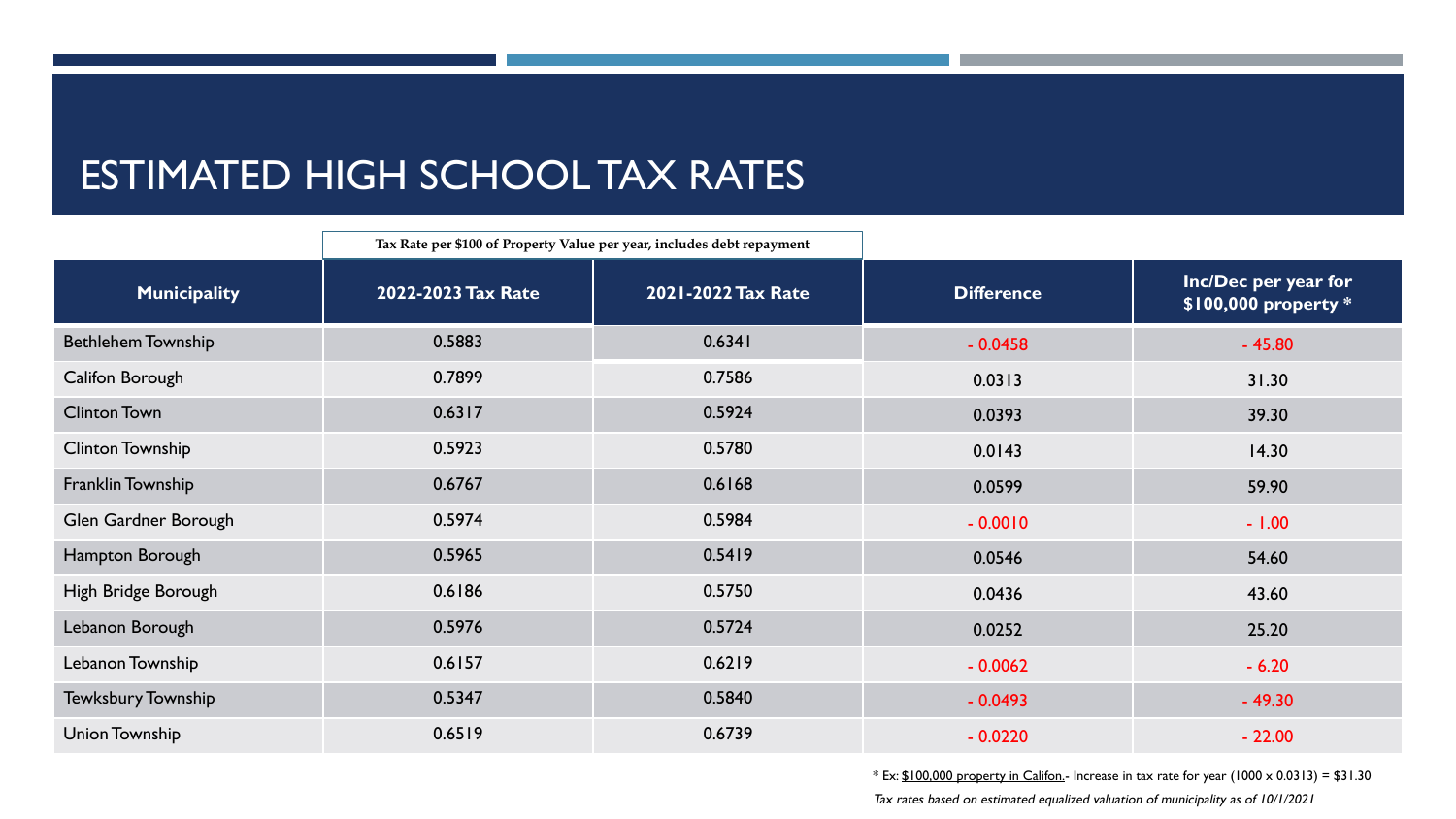#### What are the next steps?

- Public Hearing and Adoption of Budget tonight April 26, 2022
- Certify Taxes to the Municipal Clerks
- Implement 2022-2023 Budget
- Online Resources:
	- User-Friendly Copy of Budget
	- Advertised Budget
	- Share of Tax Levy Chart